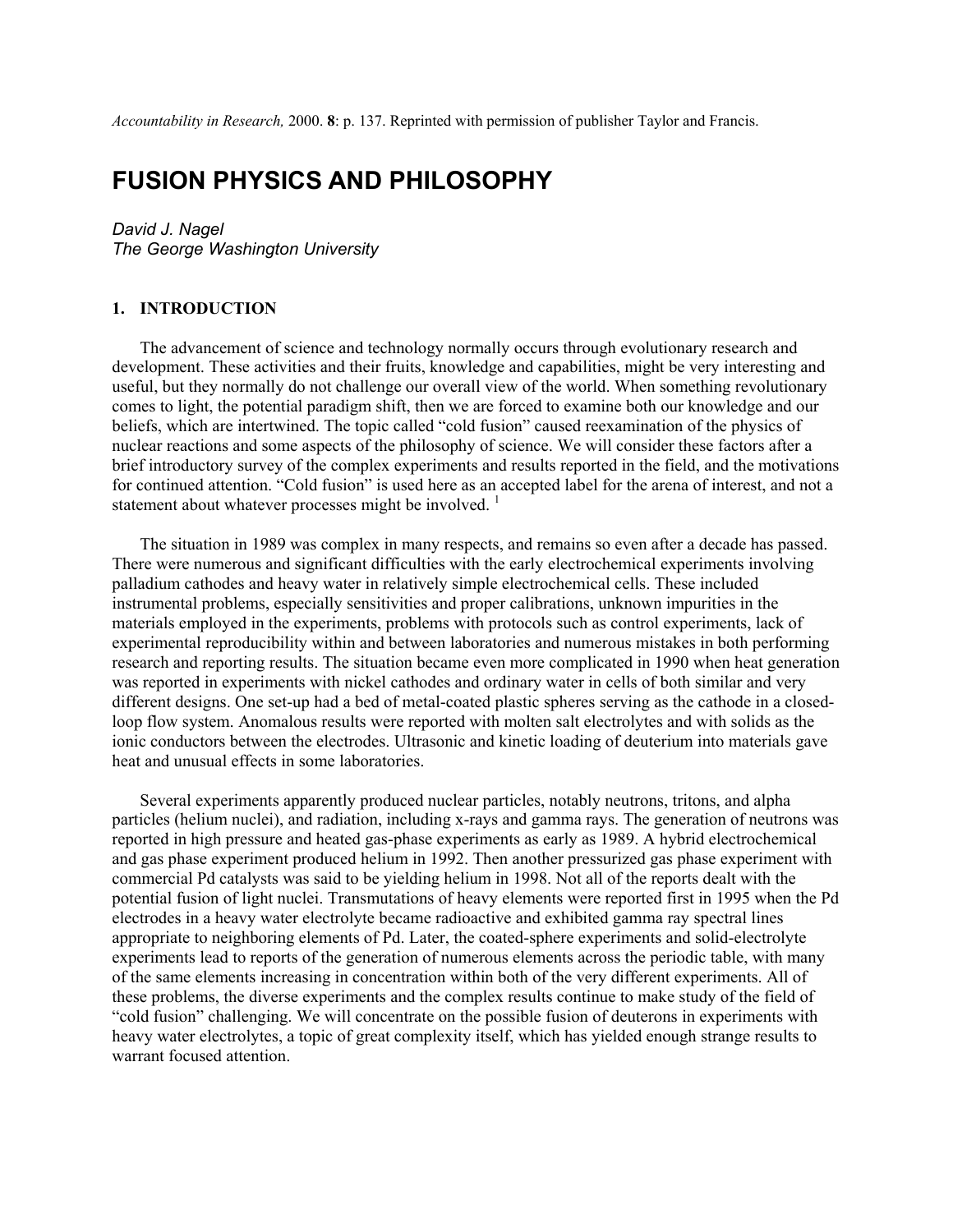

*Figure 1. Diagram showing that the ideas of known (old) science lead to indefensible conclusions and acceptance of the possibility of new results can lead to new knowledge.* 

There are ample motivations for grappling with the diverse problems, and potentially multiple new physical effects in the field. Intellectual curiosity is first among them. The vilification received by many people who did experiments in the field is hard to accept. It was sometimes "justified" because of a perceived waste of public monies, but that view is also difficult to defend if the responsible government program managers approved. In fact, many managers felt they had a responsibility to pursue what might be really new science in areas, energy generation and materials production, of great commercial and national importance. The generation of significant amounts of heat in low-temperature (low energy) experiments that could only be ascribed to nuclear reactions, which ordinarily require high energies for their initiation, was and is not in agreement with accepted nuclear theory. However, this in itself is not excuse for the dismissal of the experiments and their anomalous results. Figure 1 shows that sticking with known nuclear physics leads many to conclude that the experiments had to be wrong. Those people chose to ignore the possibility that effects outside of what is now accepted were observed, and with it the possibility of new knowledge.

Practical reasons for attention to the odd reported results were already mentioned. Even if the energy generated by "cold fusion" did not lead to high temperatures, desalination might be a very important use of the energy. Over 10% of the countries in the world, that is, about 20 nations, are dependent on others for their water.<sup>2</sup> Even nations with enough internal water have severe distribution problems, such as afflict use of the Colorado River in the western United States. It seems likely that regional conflicts similar to the Gulf War about ten years ago, augmented or even borne of water interests, will be increasingly likely in this new century. It is not widely known that almost all of the oil on earth has been located and soon half of it will be used. Declining oil production in the dry Middle East in the second half of this century could make alternative sources of energy very attractive. Ways to make "cold fusion" yield higher temperatures, possibly by pressurized reactors, might follow control, even without full understanding of the odd effects. This would enable many more applications.

A simple graph of reported energy generation, expressed in watts per cubic centimeter of the electrodes in the deuterium-Pd experiments, against the year of the report is striking. As indicated in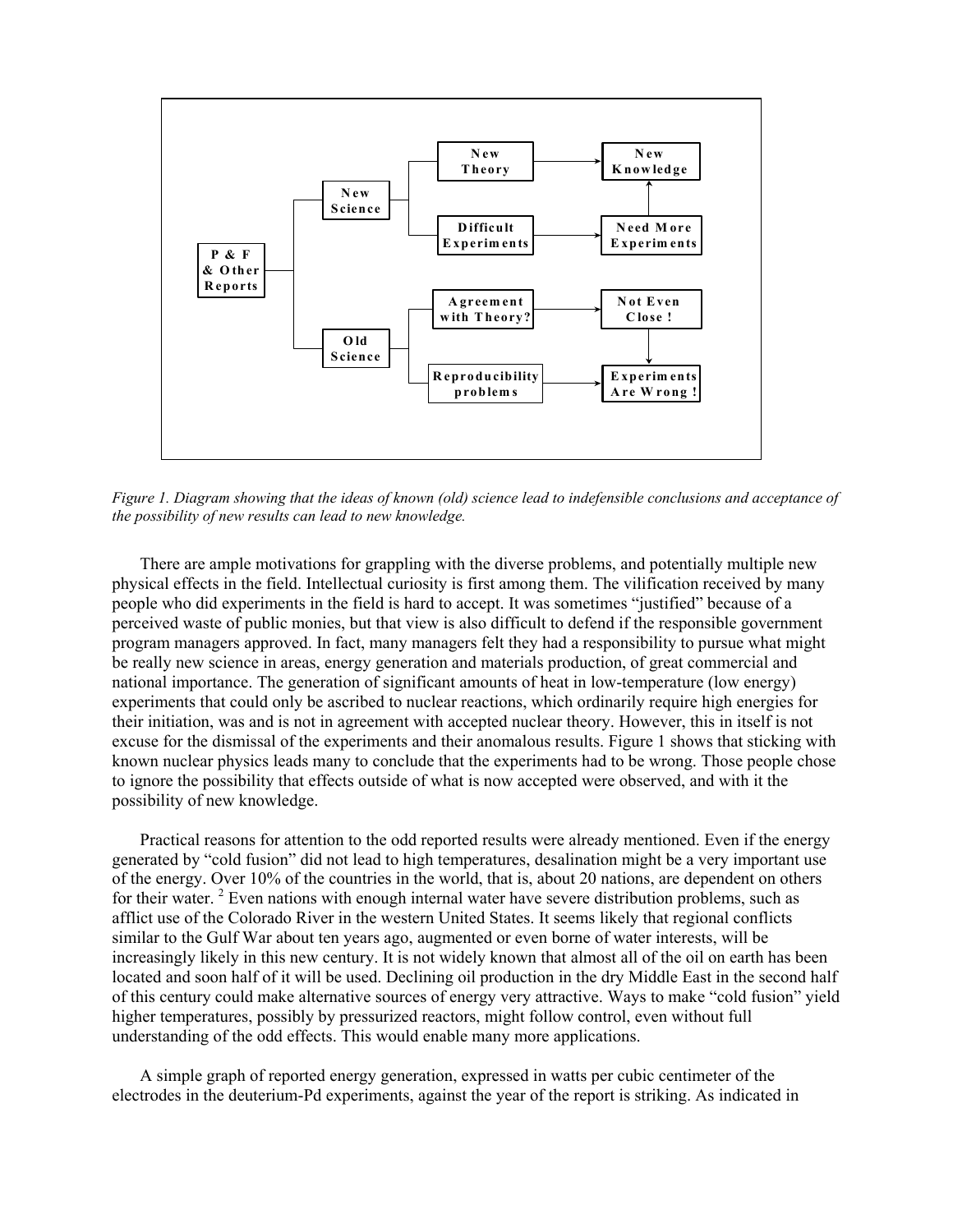Figure 2, it shows that Pons and Fleischmann reported at the Third International Conference on Cold Fusion in 1992, that the excess power in their "heat after death" experiments exceeded the volumetric heat generation within the fuel rods of ordinary nuclear reactors. It can be asked why this did not get truly widespread attention.



*Figure 2. Plot to reported excess power generation rate in electrolytic "cold fusion" cells, ratioed to the volume of the Pd electrodes, as a function of the year of the report.* 

The energy aspect of this field has another significant aspect. In one of their earliest papers,  $3$ Fleischmann and Pons made the following statement: "We have to report here that under the conditions of the last experiment, even using  $D<sub>2</sub>O$  alone, a substantial portion of the cathode fused (melting point 1554ºC), part of it vaporized, and the cell and contents and part of the fume cupboard housing the experiment were destroyed." Hence, a subsequent question to the reality of "cold fusion" is its potential for weapons. The possibility of national security concerns, on top of the scientific and potential commercial ramifications, make "cold fusion" even more interesting.

If nuclear reactions do prove to be the cause of the anomalous heat production reported from "cold fusion" experiments, then changes in elemental or isotopic makeup would be involved. Such alteration of the basic composition of materials might have many practical implications even for the lighter elements. If transmutation of heavy elements were possible, as claimed by some, the possibility of reduction of some of the radioactive waste from nuclear reactors might follow. Even partial relief from the waste problems of fission reactors would have global impact.

The gravity of both the results reported from "cold fusion" and related experiments, and of their commercial and geopolitical implications, drew great early attention. They lead physicists to review their knowledge about nuclear reactions and also caused much strange behavior in different communities. So, now we turn to some of the physics and philosophy associated with the subject. This attention is motivated partly by the view that, whatever the future holds for "cold fusion," it is already established as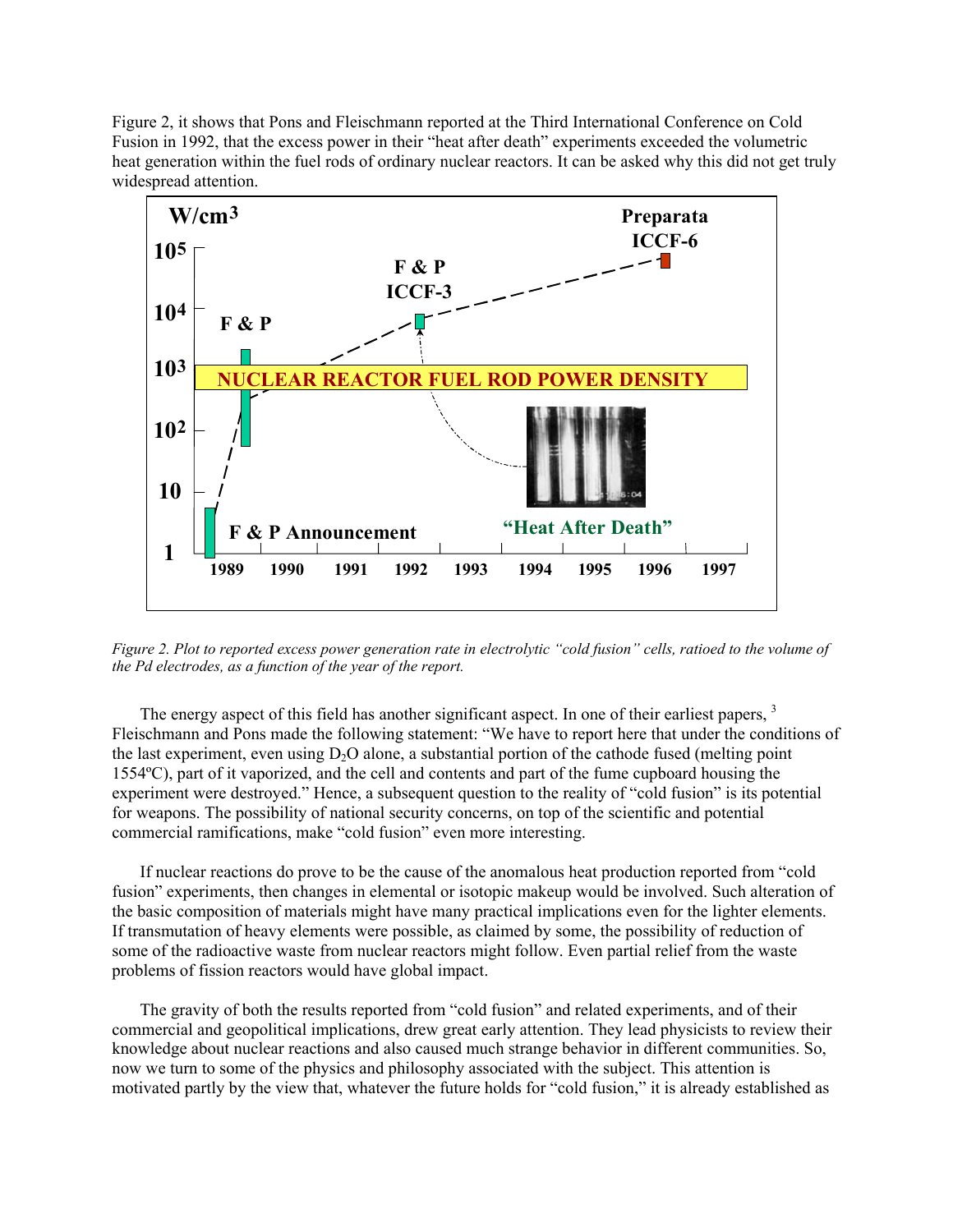a "case study" for how science operates. The archiving of detailed material for future study by historians is of interest to many, this writer included.

Dictionaries provide multiple definitions of physics and philosophy. Physics is characterized in modern terms as "the science of matter and energy and the interaction between the two." <sup>4</sup> This definition implicitly bows to Einstein's mass-energy relationship, and it is also quite fitting for "cold fusion." The archaic definition of physics is also germane, namely "the study of the natural or material world and phenomena: natural philosophy." There are at least a dozen definitions of philosophy. <sup>4</sup> These include "the investigation of causes and laws underlying reality," which certainly applies to physics. Another meaning of philosophy is especially relevant to "cold fusion," that is, the "inquiry into the nature of things based on logical reasoning rather than empirical methods." The furor in 1989 in response to the Pons-Fleischmann announcement was due in part to physicists reasoning on the basis of available knowledge that room temperature nuclear reactions were ignorably improbable. But, the claim of such reactions was based on empirical, laboratory evidence of levels of heat that could not be explained otherwise.

This examination of the physics and philosophy of "cold fusion" will begin in the next section with a review of the physics of deuterium fusion reactions, as known in 1989 and essentially unchanged now. The following section will deal largely with the scientific process and how is was both followed and abandoned by different people active in or concerned about "cold fusion." What might be done in response to the current situation is discussed in a concluding section. Two appendices deal with areas of uncertainty in science and with a taxonomy for discussing accountability in research.

## **2. FUSION PHYSICS**

In many respects, the twentieth was the century of the physicist. The selection by Time magazine of Albert Einstein as the Man of the Century is symptomatic of the impact of physicists. The transistor, integrated circuit, computer and internet all sprung from solid state physics. The laser and optical fiber communications systems similarly have their roots in physics. The impacts of nuclear physics in the last century were dramatic. It can be argued further that the last was the "nuclear century." The nature of the nucleus was unknown at the outset. It was determined to be a compact object within atoms only in 1911. Basic nuclear studies, nuclear weapons, nuclear fission power and nuclear medicine appeared within thirty years, roughly from 1930 until 1960. Problems with nuclear waste and pollution followed. Despite such legitimate concerns, the nuclear physicist was widely respected and emboldened to develop fusion power sources during the latter half of the last century. Knowledge of nuclear reaction physics was highly developed, although its details continued to be explored.

It has to be emphasized that many possible reactions between two nuclei can occur. There are about 300 stable isotopes among the almost one hundred elements, and hundreds more unstable (radioactive) isotopes, many with long half-lives. Hence, the number of nuclear reactions that are experimentally feasible exceeds one million. Their possible outcomes are also varied, ranging from literal fusion, in which all of the protons and neutrons in the reacting nuclei end up in one resultant nucleus, to complex disintegration into multiple nuclear products.

For two *atoms* to react, their electron clouds have to overlap, which brings their nuclei to within about  $10^{-7}$  mm of each other. As the atoms approach, they are attracted to each other in many cases. The distance for molecular formation just cited sounds very small, but nuclei have diameters about another 100,000 times smaller than atoms. For two *nuclei* to react, they have to come within about 10-12 mm of each other. And, because of the positive charge on all nuclei due to their constituent protons, the like forces on nuclei always repulse each other strongly at close distances. Hence, it is necessary to slam nuclei together in order to overcome their mutual repulsion and make their reactions possible. This can be done using directed beams of nuclei from accelerators, such as Van de Graaff devices or cyclotrons.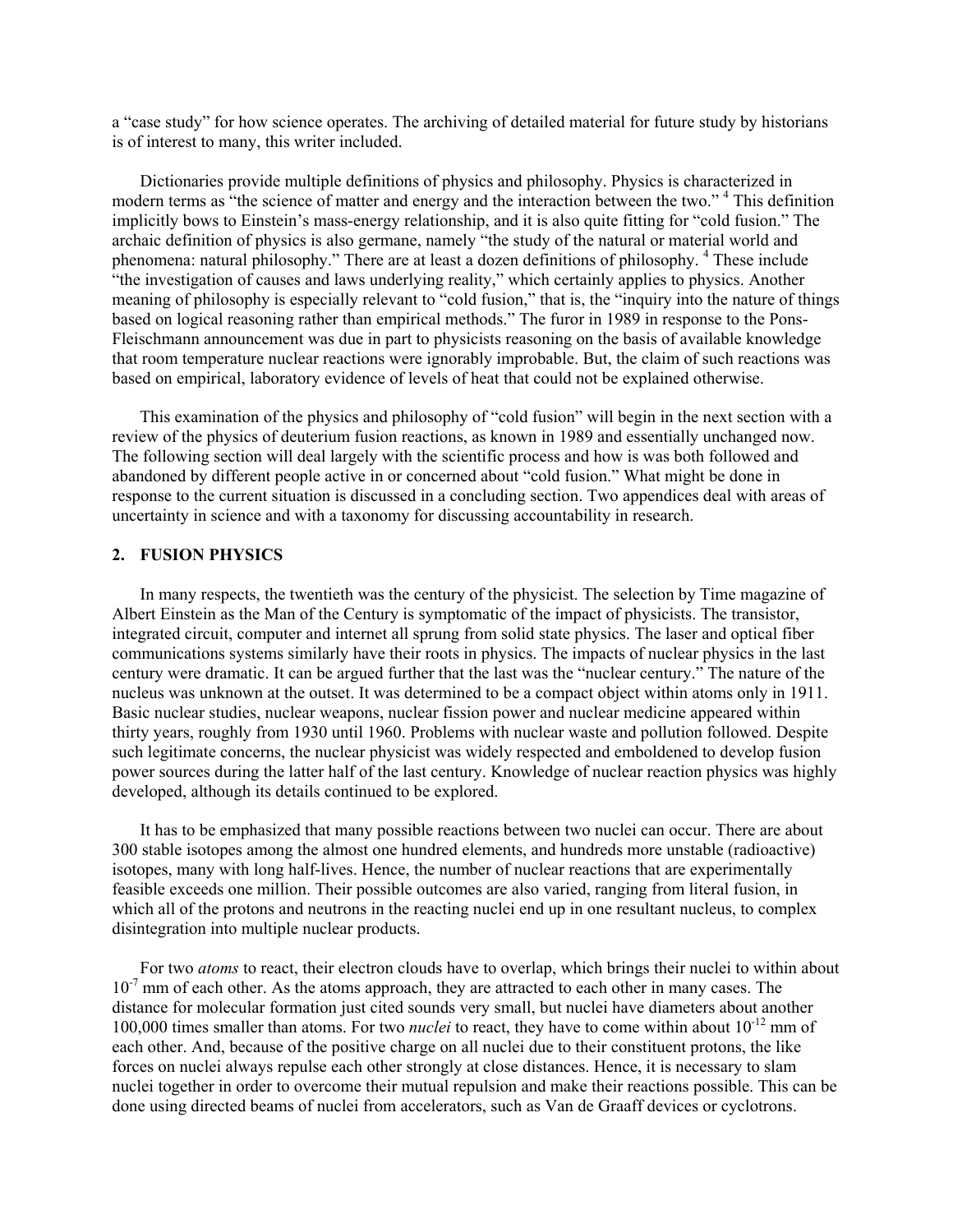Alternatively, nuclei can be given high random velocities in very hot plasmas. Then they will have enough energy to overcome the electrostatic repulsion, called the Coulomb barrier, enabling nuclear reactions like fusion. Thermally-induced reactions figure in most schemes for nuclear fusion power generation.

$$
\mathbf{S} + \mathbf{S} = \begin{cases} \mathbf{0} + \mathbf{0} - \mathbf{1} & (50\%) \\ \mathbf{0} + \mathbf{0} & (50\%) \\ \mathbf{0} + \mathbf{0} & \mathbf{0} \\ \mathbf{0} + \mathbf{0} & (50\%) \end{cases}
$$
  
30 MeV (50%)  
He-3  
MeV (50%)  
He-4  $\gamma$  ray (10<sup>-7</sup>)

*Figure 3. Deuterium fusion paths, with the product particles, the excess energy and the probabilities for each of the three observed reaction paths.*

The term fusion is generally germane to reactions between light nuclei, namely hydrogen, helium, lithium, beryllium and boron, including their isotopes. Usually, there are two product nuclei from the two reacting nuclei. The fusion of two deuterons into one helium nucleus, with the excess energy going off as a 24 MeV gamma ray, is an exception. It has a very low probability. The usual outcomes of a deuteriumdeuterium reaction, either one proton and a tritium nucleus, or one neutron and a He-3 nucleus, have equal (essentially 50%) probabilities, given that the fusion reaction has occurred.

The probability for a nuclear reaction to occur is often expressed as a cross section, a measure of the apparent size of the reactants. It depends on two primary parameters. The first is termed the impact parameter, essentially the miss distance between the interacting nuclei measured perpendicularly to the path of the incoming nucleus. Because nuclei have radii on the scale of  $10^{-12}$  mm, values of impact parameters larger than such distances cause the nuclei to miss each other, that is, not to react. Deuterium nuclei in molecules and solids are ordinarily at spacings on the scale of  $10^{-7}$  mm, so that they have a vanishingly small probability of reacting. Put simplistically, they do not touch each other. The second important parameter is the energy, or equivalently, the velocity, which has to be sufficient to force the particles close together in the face of the Coulomb repulsion. It also determines the time the nuclei spend in proximity to each other. For a nuclear reaction to happen, the wave functions of the nuclei have to overlap spatially for a time determined by their velocities. Figure 4 is a quantitative presentation of the cross section for two deuterons reacting to yield a proton and triton as a function of their impact energy. 5 At one keV, the reaction probability is over one billion times lower than the peak value. Room temperature imparts thermal energies to atoms on the order of only 1/40 of one electron volt. This graph provides a clear view of why physicists were incredulous at the Pons-Fleischmann report. The reported excess powers of about 1 watt would require about 6 x  $10^{12}$  reactions per second, if each yielded about 1 MeV. If the known outcomes of deuterium fusion, shown in the third figure, were applicable, then deadly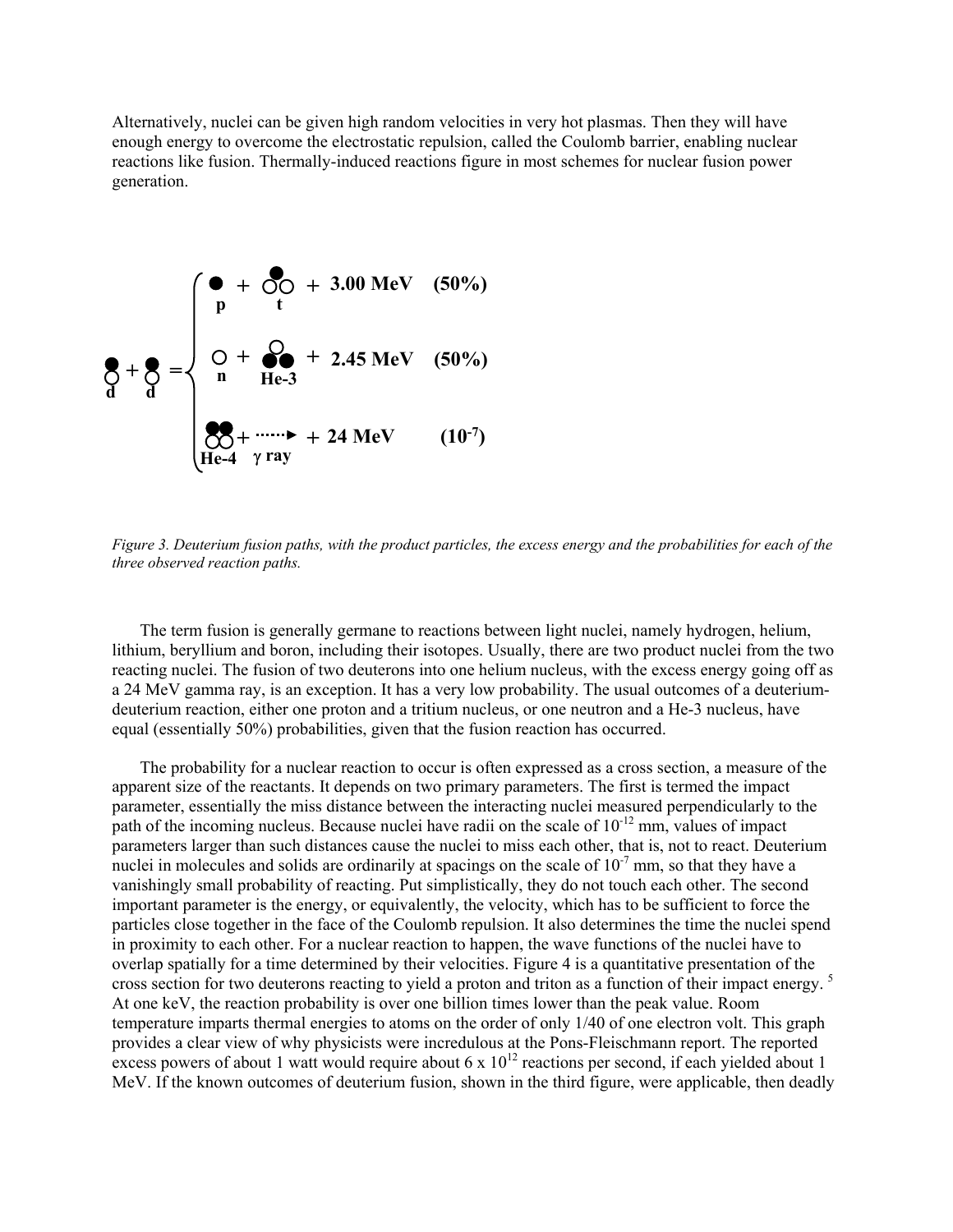levels of radiation would have been emitted as a result of this large number of reactions each second of many hours.



*Figure 4. Deuterium fusion cross section, expressed in millibarns (1 barn is 10-22 mm2 ), as a function of the incident energy, given in kilo-electron-volts. 5*

Another way to view the problem is to consider means to concentrate energy within the lattice. This involves two considerations. The first is the required increase in energy density to go from solid-state energies (about 1 eV per atom) and atomic spacings (about  $10^{-7}$  mm) to nuclear energies (1 MeV or greater) and spatial scales (about  $10^{-12}$  mm). This amounts to an increase in energy density of  $10^{21}$ ! The  $eV$ -scale energies from a cube  $10^7$  atoms (or about 1 mm) on a side would have to be concentrated on one nucleus. The second consideration is the time required for such a concentration of energy. The fastest that this could happen is energy transfer at the speed of light: 1 mm/3  $\times$  10<sup>11</sup> mm/sec or 3  $\times$  10<sup>-12</sup> sec. Such a time is very long compared to nuclear reaction times. That is, even if there were a mechanism for the incredible energy densification, the required times are totally incompatible with times in the nuclear domain.

Interactions between solid-state and nuclear domains are well-known in physics. The one closest to "cold fusion" is the Mossbauer effect.  $6$  It involves the emission of absorption of gamma rays by nuclei in solids, where the entire solid absorbs the associated momentum change and the gamma ray lines are not broadened in the process. Nuclear effects can be seen in the details of optical and x-ray spectra, among other measurements. They fall in the field of "hyperfine interactions," so named because they are relatively small effects.<sup>7</sup> Several of the mechanisms for solid-nuclear interactions have been reviewed for their applicability of "cold fusion," but without any successes.

It should be noted that no satisfactory theoretical description, based either on old or new ideas, is available for the various observations in the deuterium Pd system, let alone all the other types of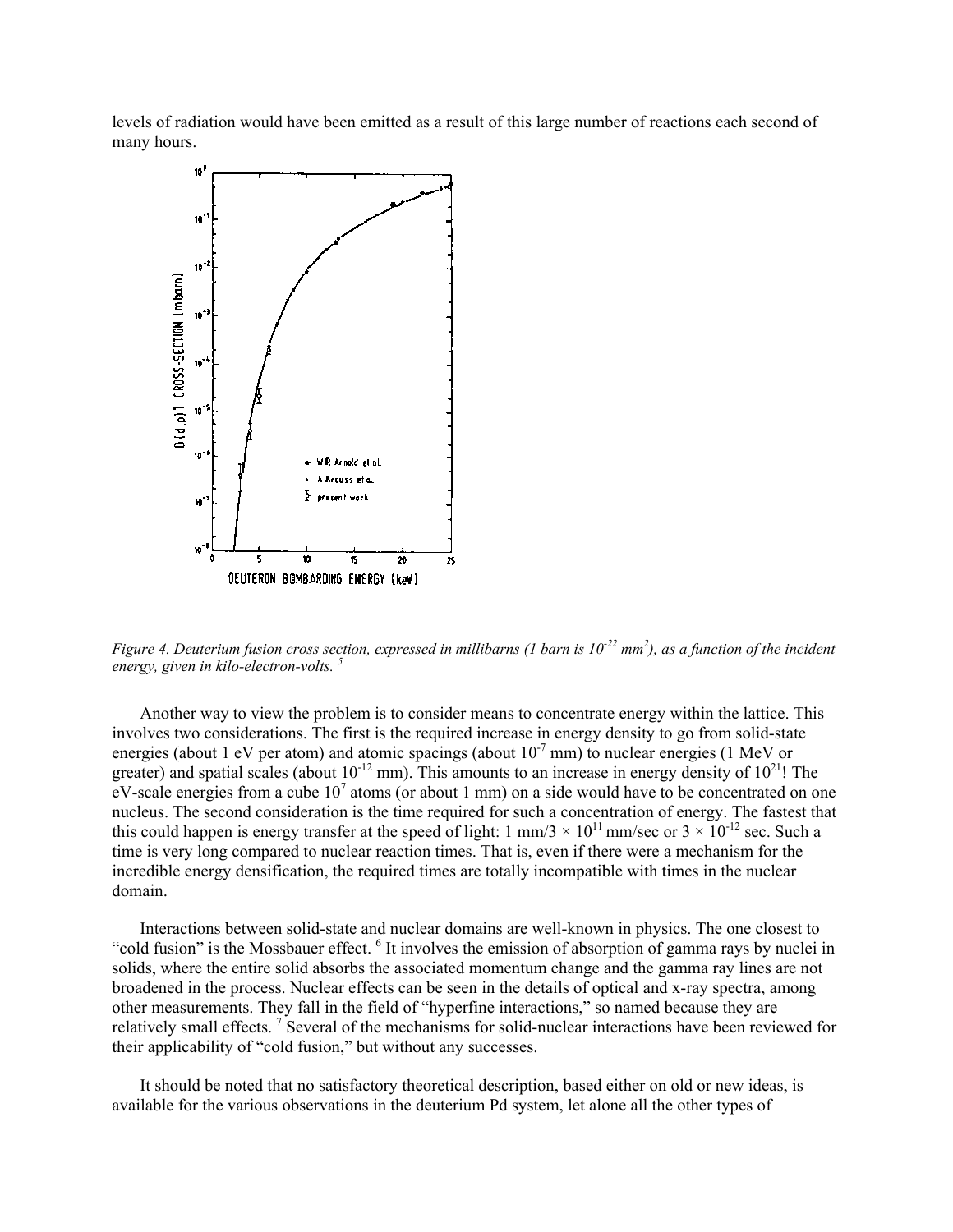experiments under the general heading of "cold fusion." Many attempts have been made by skilled theoreticians, but all schemes are at least incomplete and many are wrong. Few, in fact, have been reduced to numerical predictions for comparison with the results of past experiments or for the design of new experiments. Any theory for "cold fusion" has to survive scrutiny not only in comparison to reported anomalous results, but also with regard to other relevant and tested data. There are still viable theoretical ideas worth considering. However, this is not being done now because the entire field is viewed as incorrect, and funding for research is generally not available.

In summary, the nuclear reaction physics known in 1989 was applied to the fusion of two deuterons. It indicated that the reaction rates in Pd metal at ordinary temperatures were far too low to account for the excess power reported by Pons and Fleischmann. An alternative view, based on the prevailing knowledge of the outcomes of deuterium fusion, stated that if somehow such fusion was occurring at rates enough to give watt-level powers, then the associated radiation would be lethal. Theoretical explanations of "cold" fusion" and related phenomena are wanting.

## **3. PHILOSOPHY**

This section might be titled "Psychology and Philosophy." The extraordinary reactions to the announcement of "cold fusion" had several bases. Within physics, motivations ranged from rational examination of the probability of nuclear reactions occurring at low temperatures, as discussed above, to the desire to protect major program funding for fusion energy research, discussed below. Other scientists reacted to the announcement in diverse ways. Some of it was clearly inter-disciplinary arrogance or ignorance. The public responded to the prospect of cheap energy with fewer environmental consequences. The dependency of most industrial economies on oil from abroad was widely recognized, because of the artificial oil shortage in the 1970s, if for no other reason. We will consider in this section some of the time-honored aspects of the philosophy of science, which were brought into the "cold fusion" discussion.

In a very basic sense, scientists have two roles, independent of their fields of study and the tools they use. The first is to learn new information, and the second is to communicate it to others. If there is no learning, there is no science. If the obtained knowledge is not new, whether discovered from the world or ìsimplyî conceived, then there might be scholarly study and communication, notably teaching, but not real science. Research can be taken literally as re-search, that is, repetitive searches for or attempts to learn new truths. It has the development of new knowledge both as its hallmark activity and measure of success. But, without communication, the new knowledge lacks both independent tests and the potential for use by others. This duality, the learning and communicating of "reliable knowledge"  $\frac{8}{3}$ , is the organizing principle of this section.

Philosophy in general, and the philosophy of science specifically, have been concerned historically with how humans know things. Arguments over whether there is an external reality outside and independent of people, or whether the world is only an internal construct, have filled a voluminous literature. <sup>9</sup> The different ways that individuals filter similar sensory input, and map it onto their internal models, depend on their general experiences and professional training. Arguments over the nature and details of the same experience are common. Consider the courtroom. Views that science is a social <sup>10</sup> or cultural 11 construct are topics of current discussion. There is also a continuing tension between the role of authority, be it in religion or in science, and an objective and rational approach to drawing independent conclusions. The former is at the root of some of what is recently called anti-science. 12 The latter is the essence of the scientific method as presently accepted and practiced.<sup>13</sup>

The ideal in science, what ever the field or approach, is a dispassionate and clear-headed generation and examination of evidence germane to whatever problem is under consideration prior to drawing conclusions. 14,15 It is accepted that mistakes can and will result from this process.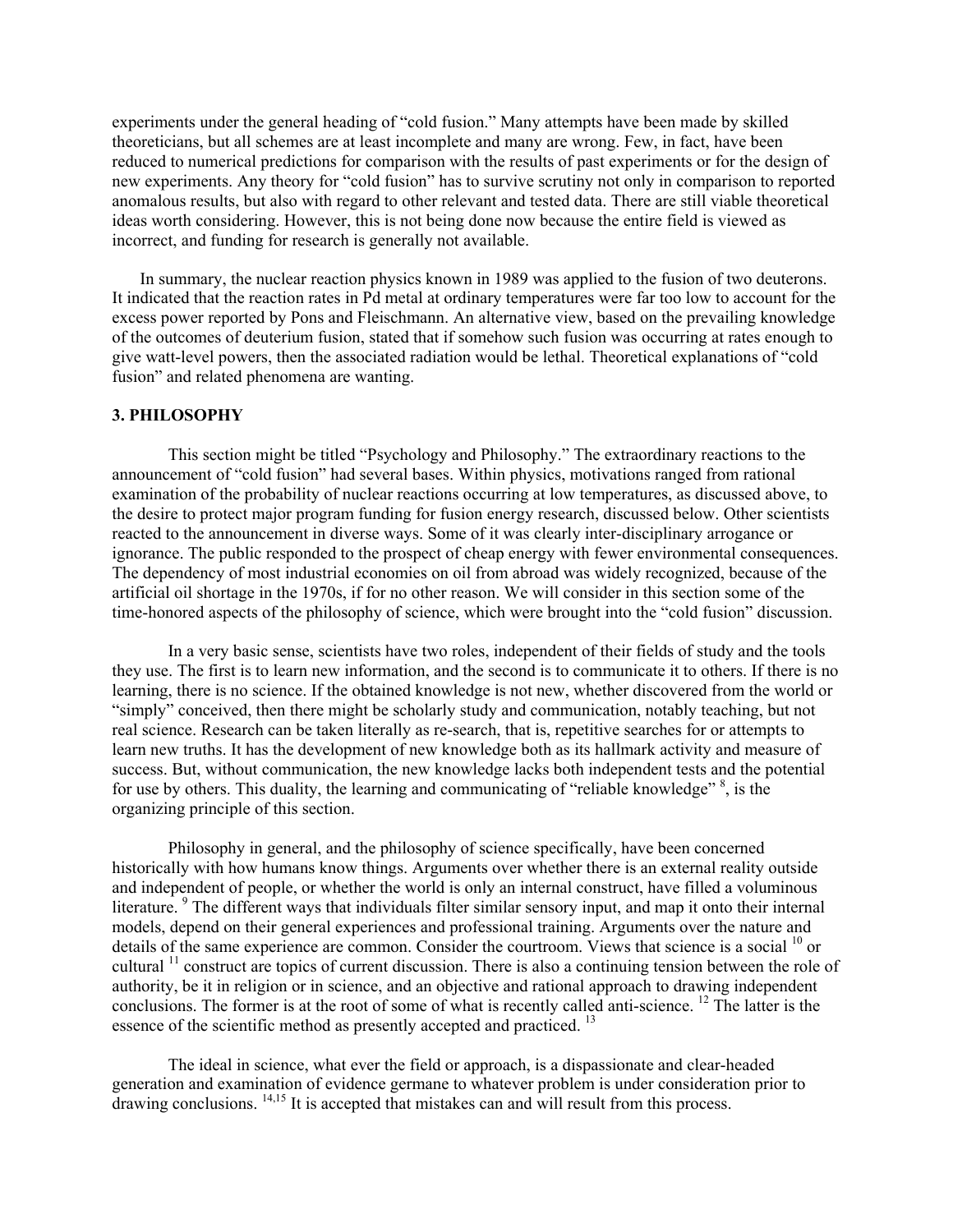Communication enables thorough study of reported results and conclusions by other scientists, and constitutes the necessary quality control function in science. Presentations, especially publications, also make new information available for commercial and other applications. This is true for both classical print and new electronic media.

The separate steps within the overall scientific process are worth reviewing. Some of them got unusual attention during the first decade of "cold fusion" research. Most of them were mishandled, sometimes very publicly, in one episode or another. Everything starts with a researcher having an idea on his own, or being asked to look into something. The number of individual scientists and research groups that dropped what they were doing and paid attention to the initial reports was certainly extraordinary. This was driven by the magnitude of the potential payoff, both in terms of fame and money, and by the rapidity of modern communications, especially facsimile and electronic mail transmission. Disposable private time, or time in a paid position, is ordinarily used to address the question at hand. A very large amount of uncompensated private time has been spent on "cold fusion," especially by retired scientists, who were still intellectually engaged and had access to needed tools. The alternative, compensation from some private or public source, required either having flexibility within available funding or the ability to acquire new funding, usually through a proposal process. A remarkable amount of time has been spent in fruitless quests for funding to pursue "cold fusion" research.

Whatever the employment situation, the next normal steps in research, involve setting up or acquiring the desired computational or experimental tools, trial calculations or measurements, modifications of the tools, full parametric computations or measurements, data analysis, discussion with close colleagues in most cases and the preparation of oral and written reports. This litany is so familiar in the sciences that it might be asked why it is recited here. The point is that haste, use of unfamiliar tools and procedures, lack of proper support, pressure from others and still other causes lead to problems in each of these phases of research in various studies. There resulted a large number of reports that did not withstand scrutiny, sometimes even for very short periods. Retractions and accusations, on top of the errors, discredited the careful "cold fusion" researchers along with those who made mistakes that would not normally have plagued a field of inquiry. This furor resulted in both scientists and the public having a very poor opinion of the topic and of those who were interested in its challenges.



*Figure 5. Four of the groups (center) and two of the functions (left and right) germane to the operation of science in general.*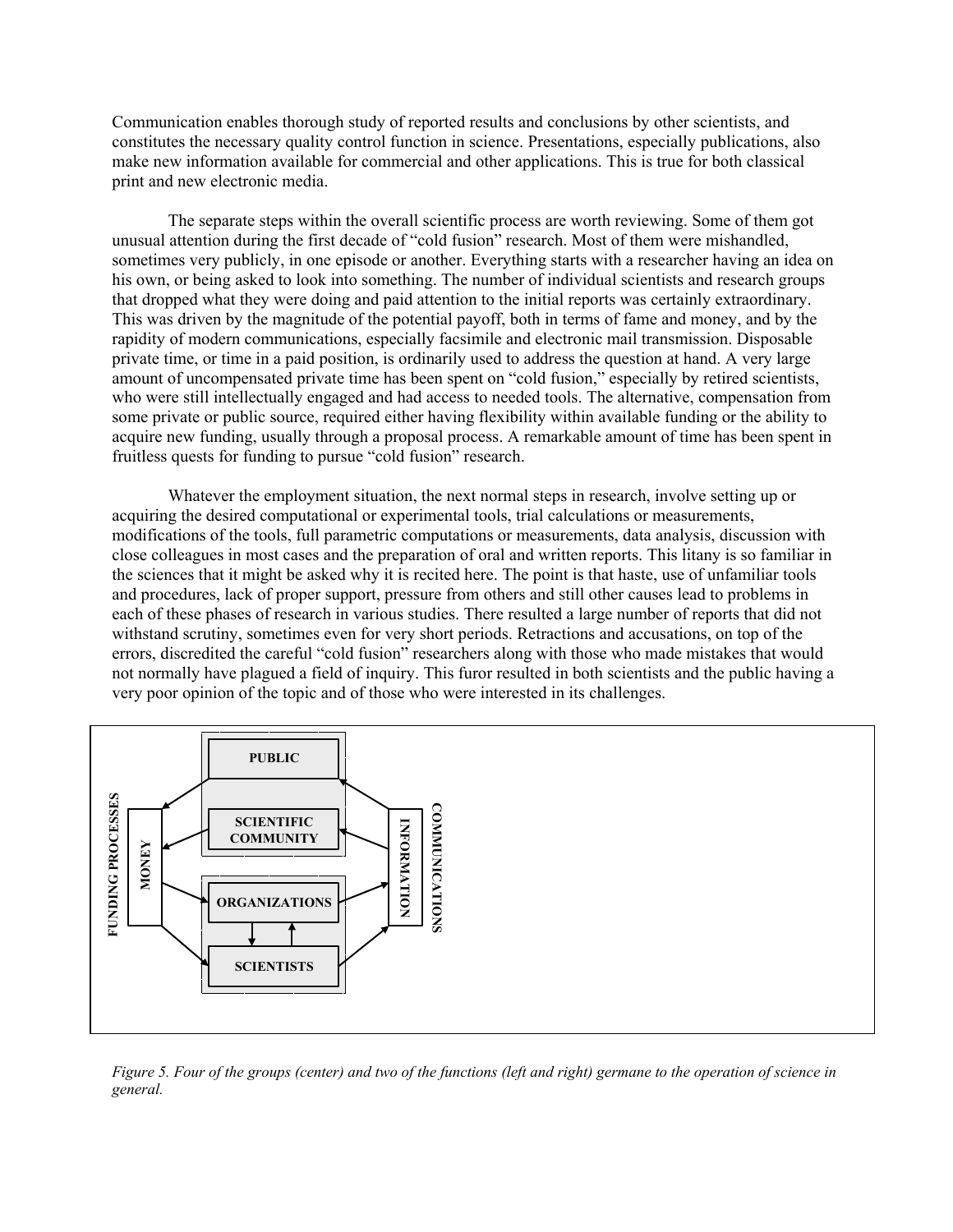The problems just cited fettered both the "input" or funding side, and the "output" or communication side, of the field of "cold fusion." The diagram in Figure 5 can be used to discuss these problems. It shows relevant groups of people, from the largest at the top to the individual researcher at the bottom. The shaded areas are meant to indicate that the community of scientists is embedded within the larger group of non-scientists, called the "public" here, and scientists are commonly members of organizations. The disrepute of the field soon and seriously disrupted the flow of public monies. Private funding by members of the "public" remains available in a few cases, but both the perception problems and the difficulty (costs) of the research have often deterred serious funding in recent years. The availability of public, that is, tax monies for research in this arena is usually decided by cooperation between government officials and the scientific community. In many cases, these officials come from and return to the scientific community. Such funding was very seriously impacted by the same problems that limited funding from rich individuals and venture capital groups. Many funding agencies, as well with organizations responsible for public funds were highly and properly concerned with the use of the citizen's taxes. Fear of being seen as wasting public money, or of organizational embarrassment, was not uncommon regarding "cold fusion."

There were also two serious breakdowns on the communications side of the field. The usual pipeline of information to other scientists, called the scientific literature, suffered from the actions of many editors and referees. Most were responsible and well intentioned. Some were downright arrogant. In a similar fashion, after a time, communications to the public generally were disrupted by the lack of interest by reporters and editors of the press. Print and broadcast media coverage of the field dwindled almost monotonically after the early 1990s. There were certainly notable exceptions to the described situation in both the scientific and public communications arenas. However, there can be little argument that both funding to and communications from researchers still interested in the field have become quite limited.

A final observation regarding the generation and communication of scientific knowledge regards its eventual assimilation into the fabric of overall human knowledge. 16 The lack of activity within and substantial communications from the field of "cold fusion" now has left those who have heard of it, but not followed it, with the impression that the topic is wrong. Probably, most citizens who have heard of the topic believe that it was a large and very public mistake, another case where a segment of the scientific community has erred. If there are really anomalous effects, as reported, the field will later evolve from its current status of being a case study in the sociology of science to being that *and* a case study in the difficulty of unexpected new science. Additional comments on the fields of science that can be termed uncertain are offered in the first appendix.

#### **4. CONCLUSION**

A balanced evaluation of the evidence for new effects in the voluminous "cold fusion" literature could be undertaken by people not earlier associated with the field. Such an analysis has been performed recently by Charles Beaudette, an independent writer. <sup>1</sup> If many people did similarly, some would conclude that there is nothing new at all, that is, all the observations are mistakes or lies. Others might be uncertain, enticed but not persuaded by the reports. And, still others might conclude that there is sufficient evidence for the reported new effects, even though they certainly are not currently understood, and may not be so for many years.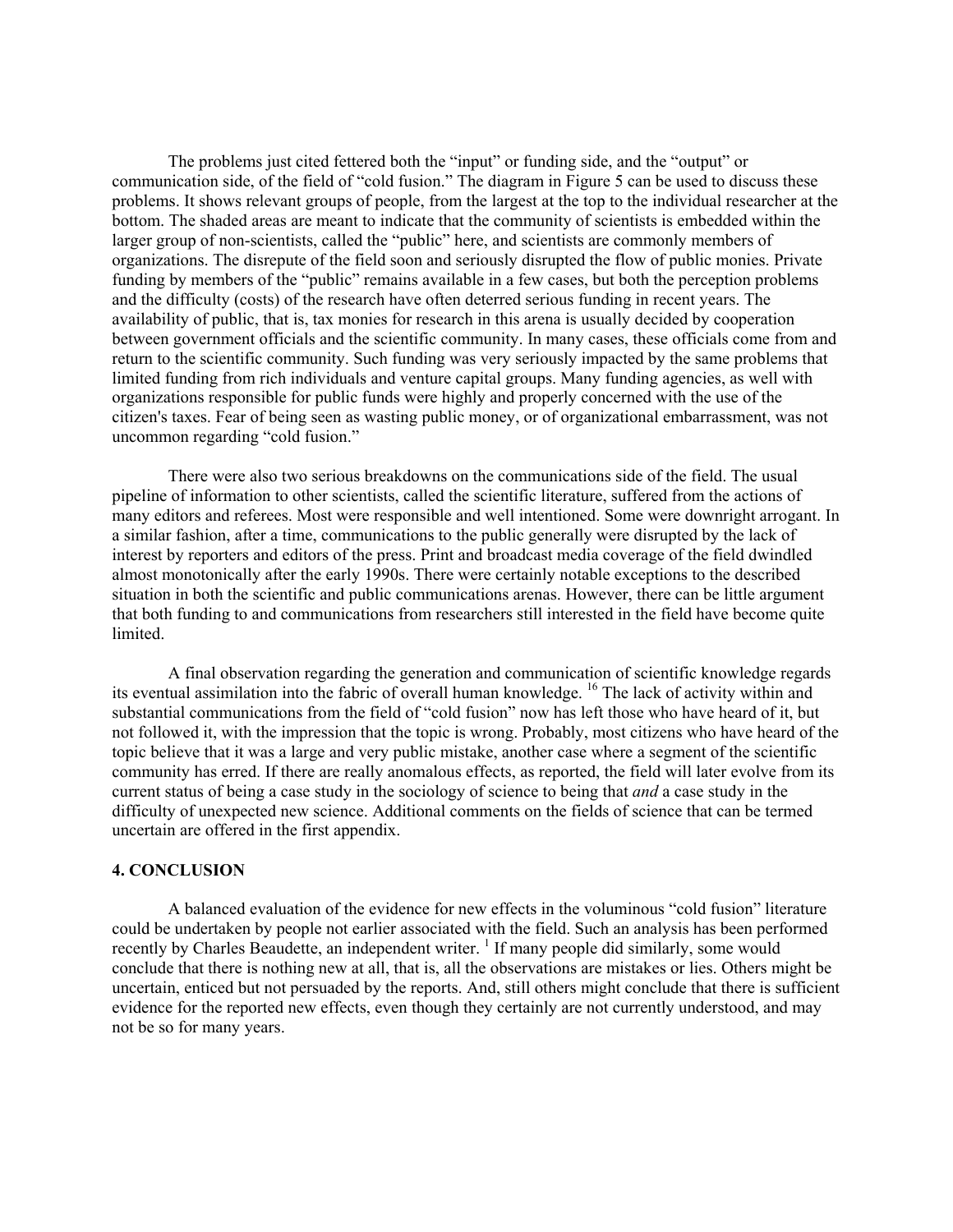|                   |                                | POTENTIAL ACTIONS |                    |               |                    |  |  |  |
|-------------------|--------------------------------|-------------------|--------------------|---------------|--------------------|--|--|--|
|                   |                                | <b>NOTHING</b>    | <b>EXPERIMENTS</b> | <b>THEORY</b> | <b>ENGINEERING</b> |  |  |  |
| <b>ASSESSMENT</b> | <b>NOTHING</b><br><b>NEW</b>   |                   |                    |               |                    |  |  |  |
|                   | <b>UNCERTAIN</b><br><b>NOW</b> |                   |                    |               |                    |  |  |  |
|                   | <b>NEW</b><br><b>SCIENCE</b>   |                   |                    |               |                    |  |  |  |

*Figure 6. Relationship of the conclusions of an assessment of the field of "cold fusion" and logical related actions.* 

These three groups can next be asked what they would like to see done in light of their evaluations. Those who think everything in the field is either errors or fraud would logically conclude that no further investigations should be undertaken. Some in the uncertain group might prefer this course of inaction, which is close to the current actual situation, in fact. Others could desire additional experimental work. Attempts to repeat earlier positive reports of anomalous results, new types of experiments and supporting research in relevant materials and surface sciences might be desired. Helium production, hot isostatic pressure experiments and aging of materials would be wonderful candidates for more work in each of these areas. People in this second group might also like to see additional theoretical and computational research, both to explain the past observations and to guide future experiments. After all, if there are really new physical effects, they will eventually be understood both conceptually and quantitatively. Cooperative or coherent mechanisms are thought by many to be a fertile arena for attempts to develop a theory of "cold fusion" mechanism(s). Those in the third group, convinced that there really is something real to investigate, would probably also opt for a program of experimental and theoretical research. However, given their conviction, some of them might also want to have preliminary designs of engineering systems developed, based on the parameters, such as current densities and isotopic loading, and the protocols, notably unsteady conditions, that are already known from several experiments to be important. The output power and energy values and densities that have been reported might also form the basis for preliminary engineering designs. The assessment-actions matrix in Figure 6 summarizes the possible outcomes of reviews of "cold fusion" and the correlated actions that might follow.

The argument here has two thrusts: (a) the mass of information generated in the field of "cold" fusion" deserves evaluation and (b) there should follow actions that responsible people deem appropriate after such an examination. If more work is desired, arguments over funding appropriateness and levels are expected. One way to gain some perspective is to examine the levels of funding for fusion research in the U. S. (only) in the past. Figure 7 is a plot of the funding in "then year" dollars, that is, the figures are not adjusted for inflation. It shows that physicists have used over \$8B (\$16B in current dollars) of public funding a half-century attempt to solve permanently most of the world's need for energy. This writer participated in the adventure by measuring x-ray spectra from the multi-million-degree plasmas produced both by lasers and in Tokamaks. It is interesting that this continuing attempt to produce commerciallyviable fusion energy is occurring in the middle of the two centuries in history when mankind is finding and burning most of the oil and gas reserves on earth. Geopolitics, especially in the middle East, will be heavily impacted by the decline in oil availability in the second half of this century, depending on conservation efforts and uses of alternative sources of energy and lubrication. It is interesting that middle East countries have not played a role in "cold fusion" research. Possibly, they, like others, believe that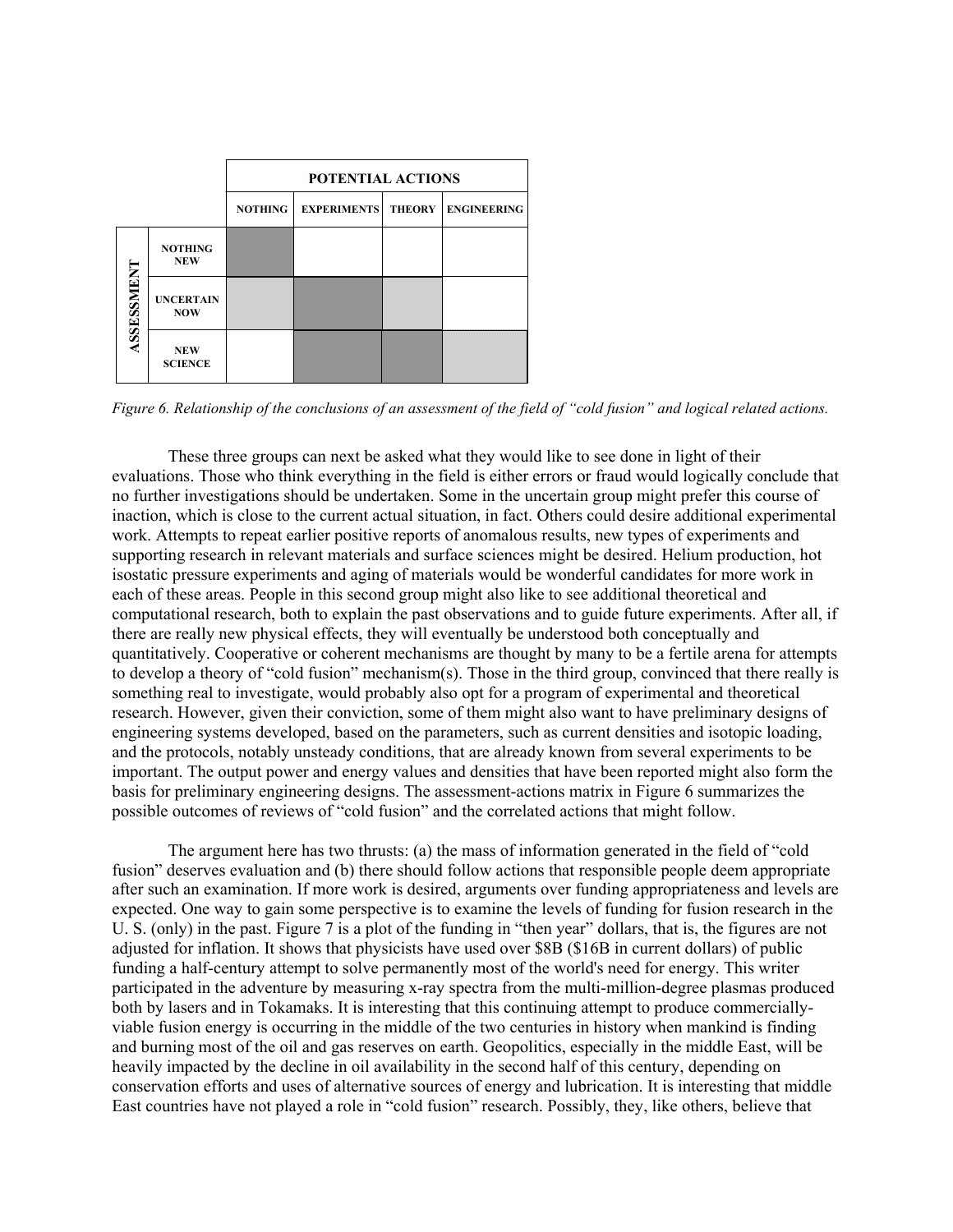nuclear fission, despite its waste problems, is available any time before high temperature fusion reactors are robustly engineered.



*Figure 7. History of the funding of magnetic-confinement and inertial fusion research by the U. S. Department of Energy (millions of dollars vs years).* 

This article has been critical of the behavior of elements of the scientific and broader communities. Because science, even if pursued privately, becomes a public matter upon open publication, and because criticism is an essential element of the scientific and associated processes, the negative comments above are a normal matter of opinion. However, it should also be noted that many people in all groups concerned with "cold fusion" have deported themselves superbly. Accountability to one's self and others has positive as well as negative outcomes. Additional comments on accountability in science generally, and with regard to "cold fusion" specifically, are found in the second appendix.

## **ACKNOWLEDGMENTS**

Scott Chubb provided me with a welcome opportunity to express some of my conclusions and viewpoints about larger questions surrounding "cold fusion" Graham Hubler provided the paper on deuterium fusion cross sections. The fusion funding data came from Jeff Auchmoody. Their assistance is appreciated greatly.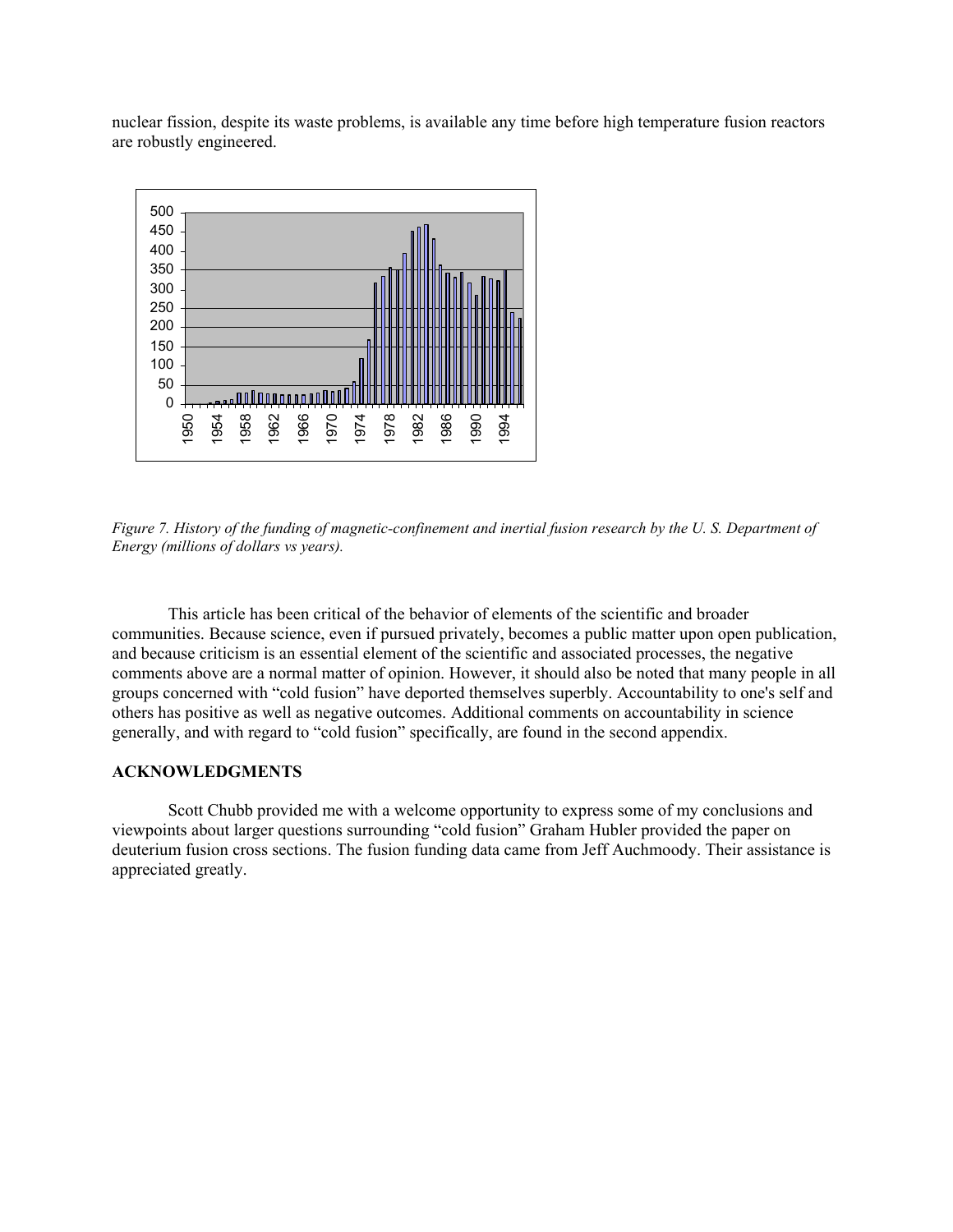#### **APPENDIX A: UNCERTAIN SCIENCES**

Uncertainty within acknowledged fields of science is commonplace. The precise values of parameters and the reality of newly observed effects are commonly subject to discussion, which is often contentious. When a new effect outside the realm of accepted knowledge is reported, it has the possibility of opening up a new sub-field or even a whole new field of science, depending on one's viewpoint on the taxonomy or organization of the sciences. Many examples can be cited. Transistor action in physics, fullerenes in chemistry and DNA in biology are all famous examples. The point is that, occasionally, something unexpected arises in the sciences, either because it is really new, or because it is outside of the predictions of tested theory. Feuds, some of them famous, can result before matters are settled. 17

A new observation is successfully explained sometimes by the discoverer in the initial report. Such was the case for the Mossbauer effect. That was new and unexpected, but it was soon understood theoretically by Mossbauer. However, the history of science has several famous examples for which decades passed between an observation and its elucidation, or between development of an idea and its substantiation. Superconductivity refers to the lossless and persistent circulation of electrical current in some materials at low temperatures. It was discovered experimentally in 1911 by Onnes, but not understood until development of the correct quantum mechanical theory by Bardeen, Cooper and Schrieffer in 1957. Plate tectonics is the name given to the slow (few centimeters per year) relative motion of major sections of the earth's crust. The idea was put forward in 1912 by Wegner, who was a meteorologist. However, the theory was not generally accepted until the 1960s, when earthquake and other data made clear the existence and motion of crustal plates. Einstein postulated stimulated emission in 1925. But, the maser was not demonstrated by Townes until 1954. Other cases could be cited in which many years elapsed between a laboratory discovery and its explanation, or between an idea and its validation. The fact that cold fusion is at present without a satisfactory explanation might merely rank it with other topics in science that await understanding. The current lack of an explanation, and the decade that has passed since the announcement of cold fusion, are not necessary reasons to ignore it. Possibly. it will indeed require a new generation of scientists for interest to reignite.

Fields of science vary widely in both their content and their character. Some topics in science and technology have been dismissed as incorrect. Among them are N-rays, polywater and memories in highly diluted solutions. Other subject are on very solid ground because of their observational or theoretical bases or, best of all, strong agreement between these two facets of inquiry. It is noteworthy that some of the theoretical topics, among them string theory, may not be testable, yet there is no doubt of their scientific character. The boundary between topics in science that are accepted as wrong and those accepted as legitimate fields of study can have one of two characters. Either it is sharp, with no intermediate or uncertain cases, or else it is broad and allows the possibility that some fields in science are not known to be either right or wrong at any time, such as the present. The term "pseudoscience" is commonly applied to such difficult and contentious fields, usually in a derogatory fashion. <sup>18,19</sup> The historical fact that some topics occupied an uncertain status for long periods would argue for the boundary between "bad" and "good" science being broad. Of course, it could be stated that it was broad in the past, but is no longer so because of the advanced state of knowledge and our ability to deal rapidly with new scientific riddles. An argument counter to this deals with time scales. There is commonly a period of time between an experimental observation and its understanding, even for items that are within the boundaries of well-developed fields of science. At what point in time must the observation be deemed to be either incorrect and rejected, or understandable and acceptable? The issue, of course, is the magnitude of the importance of the observation. Is it merely adding a proverbial brick to a familiar edifice of knowledge, or is it the start of a new structure?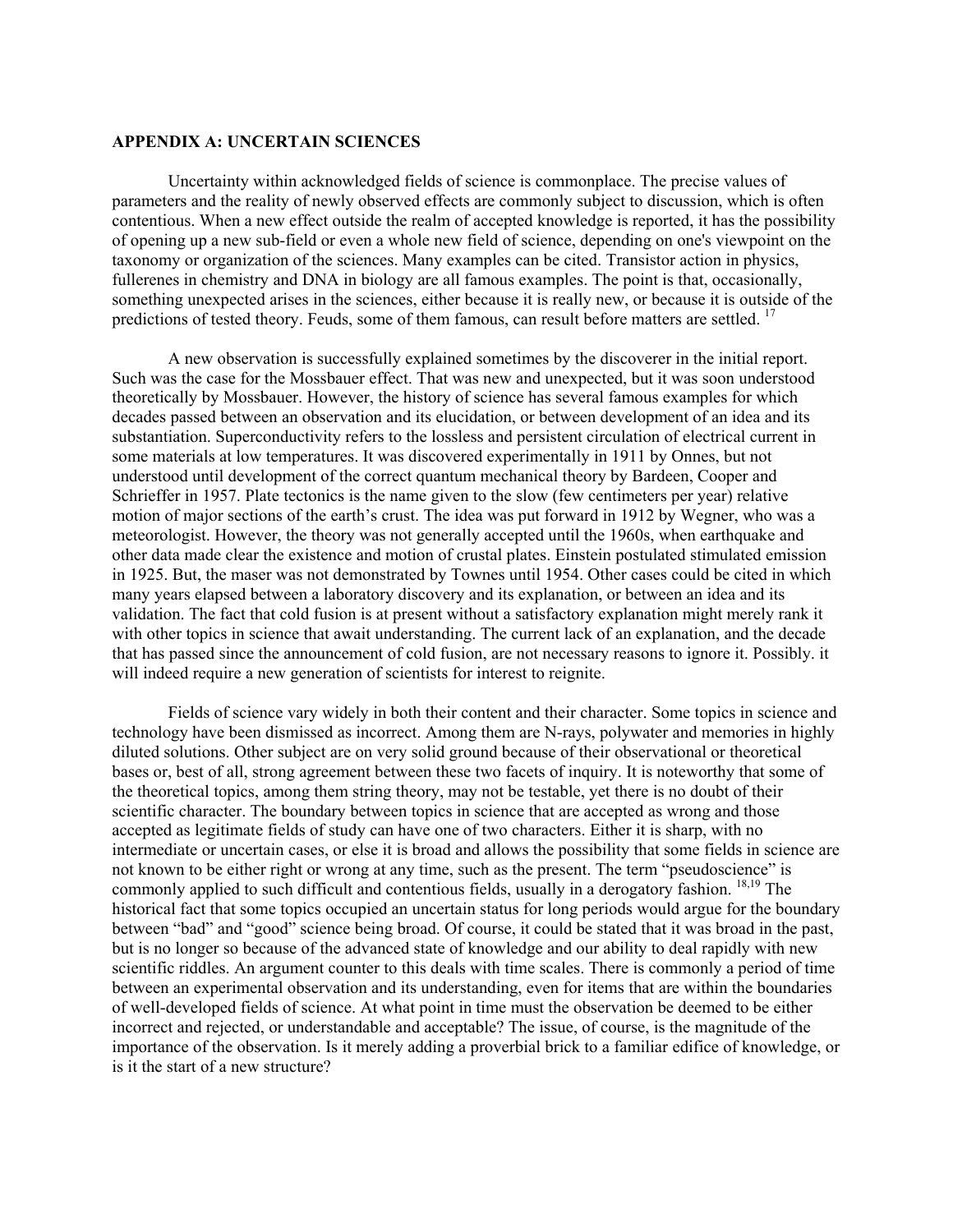It is the opinion of this writer that there are now major topics in science of uncertain character that will be shown in the future to be either incorrect or correct. New ideas and advances in instrumentation will be brought to bear to illuminate topics that are now considered in the "gray" area between right and wrong. There are some items, ball lightening for example, that have relatively good prospects for being real and understood. Others, such as astrology, may be very popular with some people, but are not likely to have an understandable physical causation. Investigation of still other areas might discredit the core concern, but still lead to new knowledge. Even if UFOs have never neared earth from afar, it is still possible that some things could be learned about atmospheric optics, weather, psychology and human interactions, areas of legitimate inquiry, if the reports of UFOs are thoroughly and broadly examined.

|                        | <b>UNCERTAIN SCIENCES</b> |  |  |  |  |  |
|------------------------|---------------------------|--|--|--|--|--|
| <b>CHARACTERISTICS</b> |                           |  |  |  |  |  |
|                        |                           |  |  |  |  |  |
|                        |                           |  |  |  |  |  |
|                        |                           |  |  |  |  |  |
|                        |                           |  |  |  |  |  |
|                        |                           |  |  |  |  |  |
|                        |                           |  |  |  |  |  |

*Figure A1. Template for compilation of the characteristics of uncertain sciences prior to their systematic examination.* 

A list could be made of dozens of topics that are highly uncertain and contentions now. Included would be such things as dousing for water and the potential effects of thought on the outcome of experiments. This would be a compilation of what are commonly called "pseudo sciences." Another list of the characteristics for each topic can also be drawn up. Included on it would be descriptions of the observers giving odd reports, for example, their training in making and reporting observations, and their physical and mental conditions at the time of the anomalous observations. These two lists could form a matrix that would provide a framework for the systematic consideration of "gray" sciences, as indicated in Figure A1. One could even rank the areas of uncertain science according to their likelihood of being worth study or their practical payoff if they turned out to be real. In the end, if only a few topics did withstand scrutiny and succumb to understanding, it is likely that the process would significantly expand our knowledge. Posibly, one or two new fields or sub-fields of science would result, perhaps with some payoff to people generally. Really new areas in science tend to have the most impact.

Returning to "cold fusion," the argument here is for the topic to be counted as an area of "gray science," that is, of uncertain correctness. A program for the examination of the claims in the field can be envisioned. It would have its roots in the arena of measurement science. For a very wide range of measurements in the physical sciences, there is a graph that relates what is wanted to what can be measured. The shape is generally as shown in figure A2. The measurand can be any quantity on interest, for example, temperature in an electrochemical cell. The observable might be the voltage from a thermocouple. The instrument yields observable noise until the measurand reaches a value such that the observable exceeds the noise. Then the measurement system works well, having a unique relation between the desired measurand and the observable. That is, the obtained value of the observable can be converted into the desired value of the quantity of interest. Eventually, the system can no longer respond to increases in the measurand and the output observable saturates. This relation of measurand and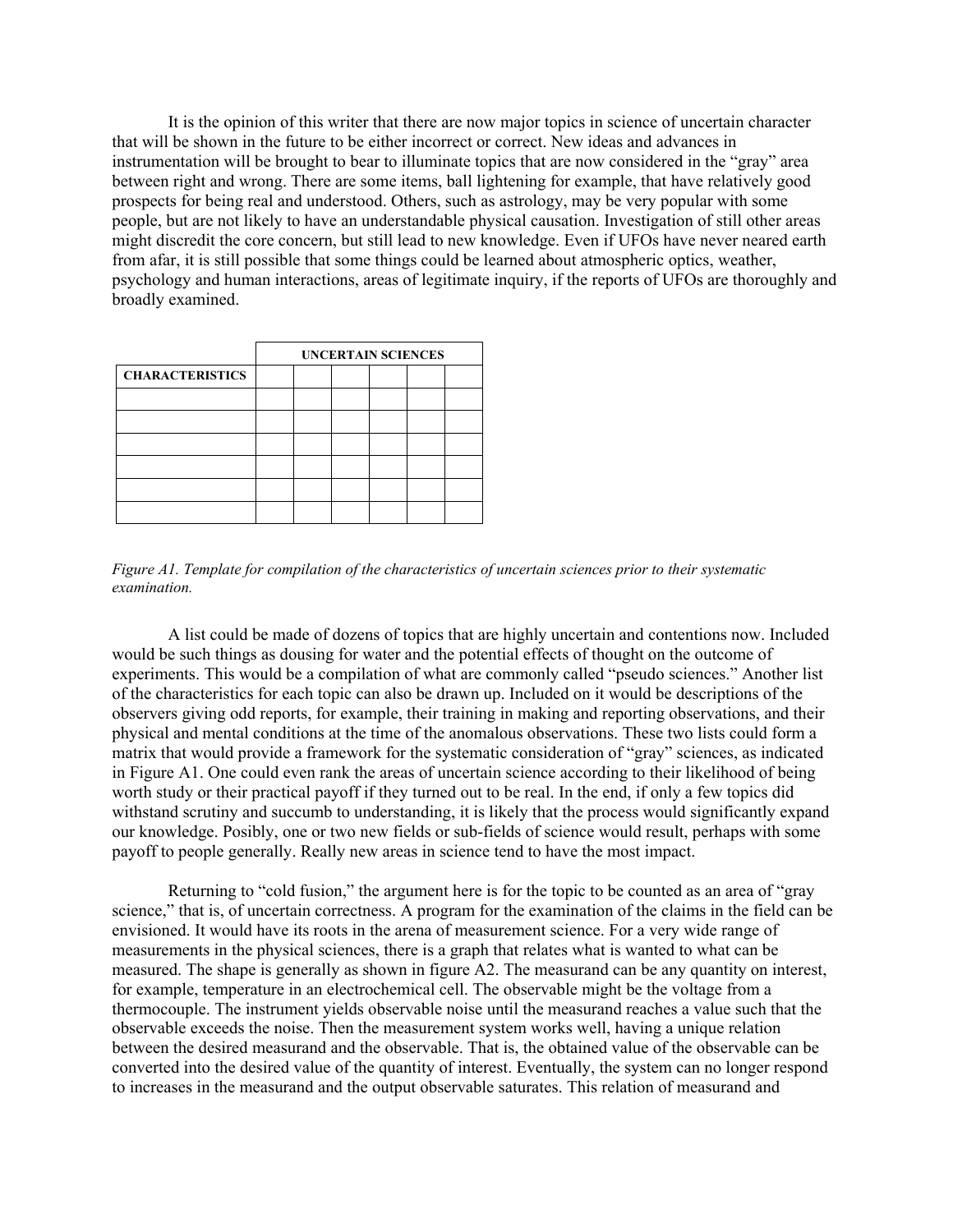observable is commonly called a "calibration curve." Its determination for any experimental arrangement is often challenging and always open to discussion.



*Figure A2. Calibration curve relating what is desired (the measurand) to what can be actually measured (the observable).* 

It is instructive to consider various measurement systems against this template. A ruler for measuring distance has a linear relation between its divided length and the distance being measured. The minimum reading is determined by the resolution of the eye or the sharpness of the graduations on the ruler. The maximum reading is set by the length of the ruler. Another common case deals with stellar observations. The stars are "out" in the daytime, but not visible because the background due to sun light scattering from the air sets the noise floor above the brightness of the stars. The minimum detectable limits of analytical instrumentation are determined by the noise floor of the systems used, and are the subject of much research and development. Many other examples could be given, since calibration curves are pervasive in experimental and observational sciences.

The primary measurands of interest to "cold fusion" researchers included excess heat, emitted or residual radiation and numbers of nuclei. The observable quantities can vary widely even for each measurand, depending on the instrumentation employed. Voltages dependent on temperature, or counted pulses from detectors, are common. The point is that, when the measurand involved in an experiment has a low value, then the noise floor of the measuring system precludes or limits the desired determination. And, indeed, many measurements in "cold fusion" experiments were marginal. My recommendation is to discard all of these! That is, let those concerned with the reality of the reported effects confine themselves to experimental reports for which there is no argument about the relative size of the observed signal and the noise floor of the instrumentation. Dozens of experiments will survive this screen. Then, examination of how the calibration curve was determined can follow to eliminate, or bound, possible errors. This has been openly and successfully done for many key experiments in the field. The point is that, there is a residual of a few dozen anomalous reports that cannot be dismissed on the basis of current knowledge. Further, it is not likely that all of these diverse experiments and measurements can be explained away. That some of the experiments can withstand scrutiny does not mean that all reports lumped under the "cold fusion" moniker will weather the test of time. The field has attracted many marginal topics and people, but their association does not make all of the reported anomalies wrong. The conclusion might be that there have indeed been sound observations of effects outside of current knowledge. That is, possibly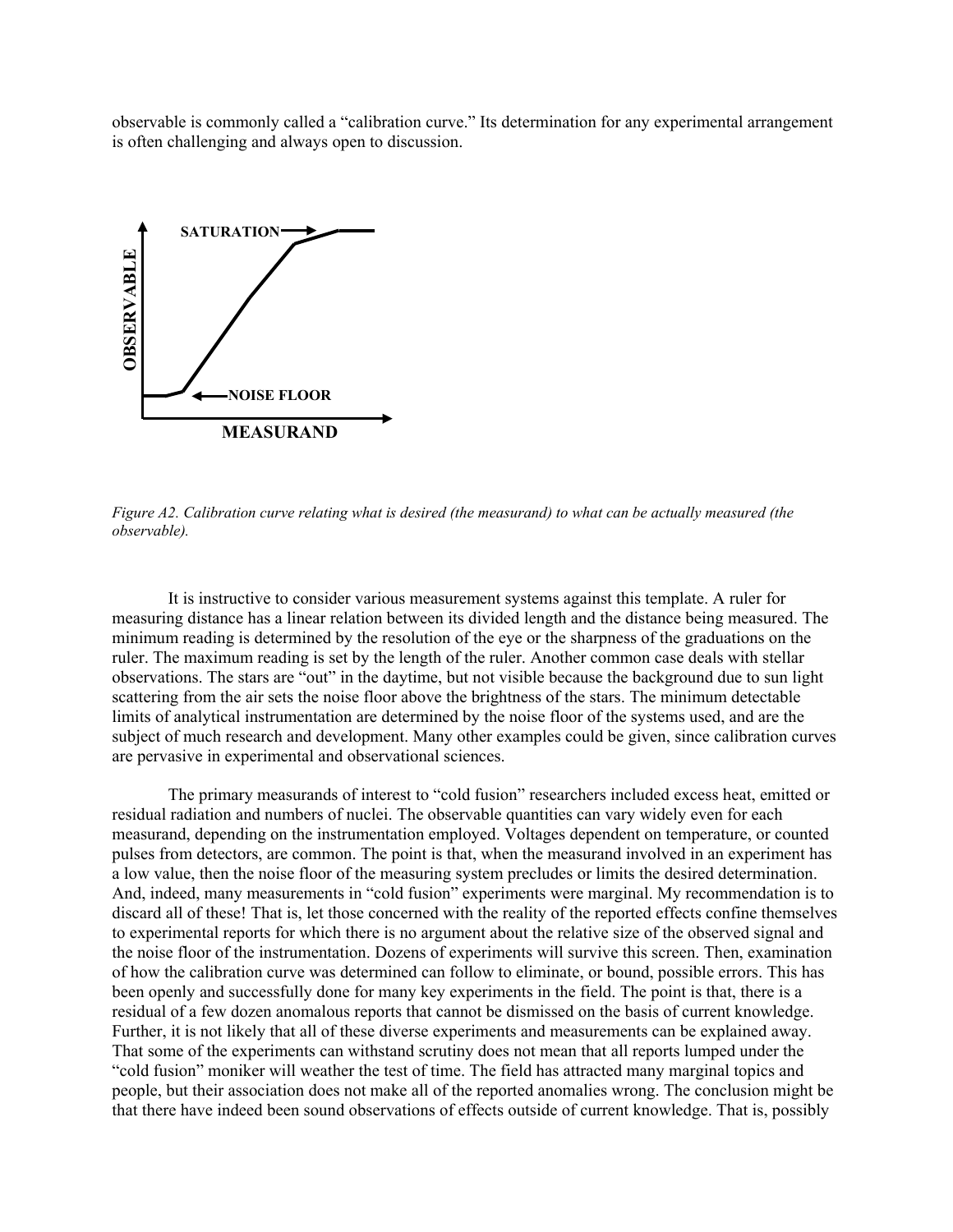the field of "cold fusion" has already graduated from the uncertain "gray" world even though it is not widely accepted within either the scientific or broader communities.

# **APPENDIX B: ACCOUNTABILITY**

One definition of accountability is the "quality or state of being accountable, liable or responsible."<sup>4</sup> Implicit in this idea are two things. The first is an expressed thought or action (including inaction). The second is a pair of individuals or groups of people, one performing the behavior and the other judging it, whatever their motivations. In the "cold fusion" episode, as for scientific research in general, there were several relevant classes of people. They include the individual scientist, their research group, the organizations for which they work, other sponsors, editors of diverse communication media, others in their field of science, scientists in general and the public. In order to appreciate the diversity and complexity of accountability in science, it is possible to make a matrix of the pair-wise relationships of performers and judges as in Figure B1.

| TO:<br>FROM:         | <b>SELF</b> | <b>GROUP ORGANIZ.</b> | <b>SPONSORS   EDITORS   FIELD</b> |  | <b>SCIENCE PUBLIC</b> |  |
|----------------------|-------------|-----------------------|-----------------------------------|--|-----------------------|--|
| <b>SELF</b>          |             |                       |                                   |  |                       |  |
| <b>GROUP</b>         |             |                       |                                   |  |                       |  |
| <b>ORGANIZ ATION</b> |             |                       |                                   |  |                       |  |
| <b>SPONSORS</b>      |             |                       |                                   |  |                       |  |
| <b>EDITORS</b>       |             |                       |                                   |  |                       |  |
| <b>FIELD</b>         |             |                       |                                   |  |                       |  |
| <b>SCIENCE</b>       |             |                       |                                   |  |                       |  |
| <b>PUBLIC</b>        |             |                       |                                   |  |                       |  |

*Figure B1. Matrix for the examination of accountability in an area of science, with who is responsible (on the left) to whom (at the top).* 

Each of the boxes could be examined for breakdowns of various types, including omissions and commissions; honest, careless and stupid mistakes; and willful deceptions, notably lies and fraud. In fact, an essay could be written about the topics germane to each box. Accountability to one's self is particularly interesting, since the prospects of fame and fortune, and other pressures, drove some "cold fusion" researchers to depart from their normal standards. Instances could be cited where all the other entities in the first column failed the individual researcher. Many with an interest in the subject feel that this is especially so for the larger scientific community, which often did not maintain a dispassionate view and open mind that scientists tout as one of their characteristic behaviors. They feel that it is no less the case for the public's response to people who wanted to pursue studies of "cold fusion." The breakdown in communications between those in the field and both the scientific and public communities contributed greatly, but does not excuse, the casual (even lazy) and generally uninformed behavior by many other scientists and by society at large.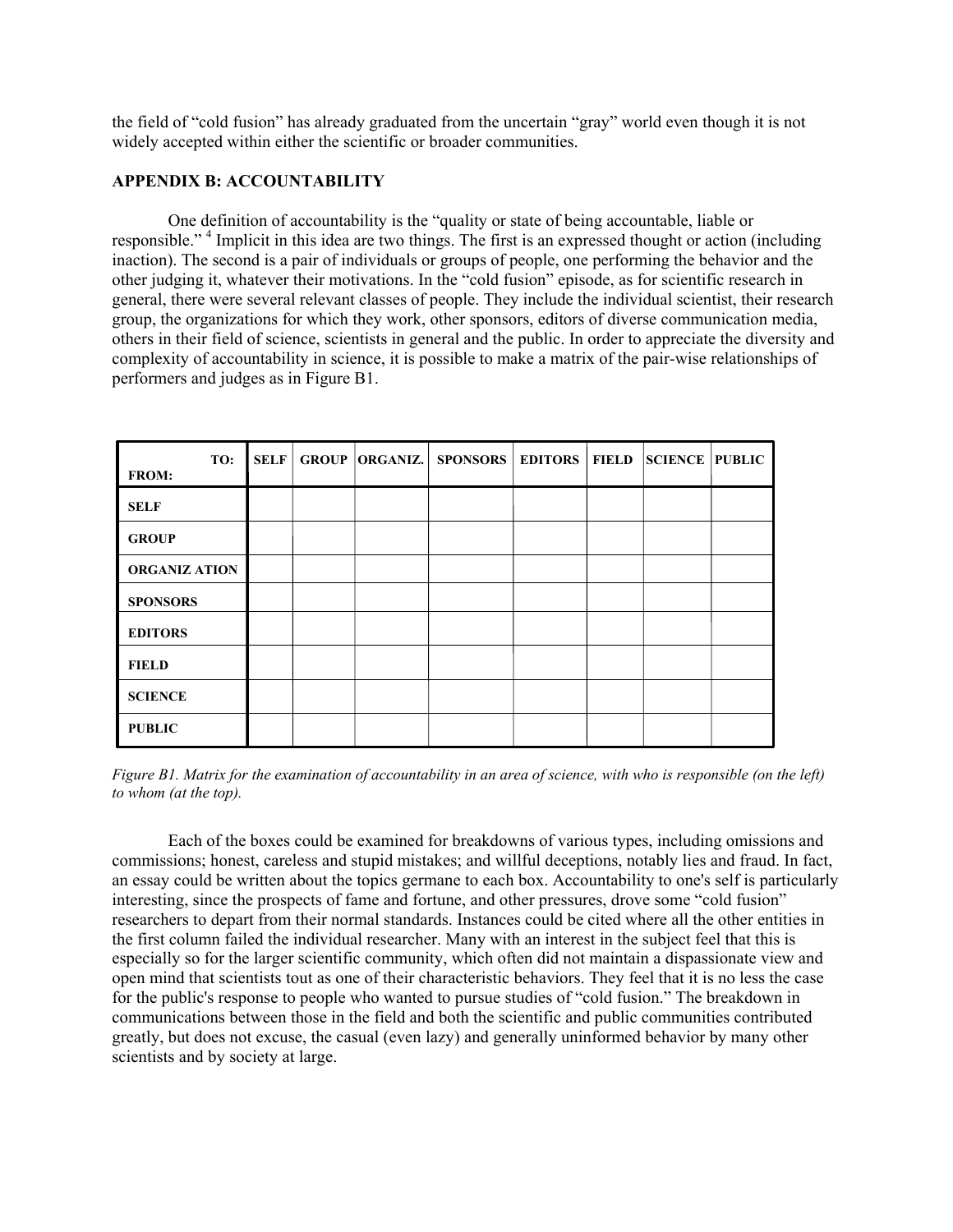The normal fallibility of scientists, their ordinary human ability to make mistakes, and bad behavior of various types by many scientists, caused many lapses in the responsibilities of individual scientists to others in the first row above. It began with the ill-starred press announcement by Pons and Fleischmann, something they have long acknowledged as a mistake. Many scientists lacked the courage to stand up for their private viewpoints for fear of ridicule or retribution. Other failures by scientists can be cited.

The roles of research colleagues and the organizations for which they worked are interesting. In some cases virtual or actual religious fervor within a group lead to excess enthusiasm and forestalled rationale approaches to the complex topic of "cold fusion." Many research laboratories lost their stomach for participation in the field, sooner or later, due to fear of loosing face in the scientific or larger communities. The roles and behavior of sponsors, both public and private are among the more interesting aspects of the first decade of the field. Some governmental organizations still discharge their responsibilities to investigate new scientific reports that might be important to the tax-paying public. Individual investors and investment groups provided monies that were important for investigations of many aspects of the field, although such funding, like government support, has declined greatly.

Those involved in the communication of scientific results are represented here by editors because of their pivotal positions. Also included are others involved in the process, notably referees and the managers of journals, and reporters who write for the scientific and general audiences. As with the other pairs represented in each box of the matrix, there is plenty of praise and criticism for the accountability exhibited by those who link the scientific investigator to others. The same is true for those in the more specific fields relevant to "cold fusion" research, notably solid-state and nuclear physicists, electro- and other chemists, material scientists and those skilled in analytical and other measurement sciences.

It must be noted that actual or perceived misbehavior has lead to legal action in some "cold" fusion" cases. That is, the accountability of interest here was extended beyond ordinary opinion to the evidentiary realm in courts of law. This has opened in the current field all the problems associated with scientists providing expert testimony in suits whose core is not about science or technology, but rather concerned with product and other liabilities.

Ethics in science is another important and contentious topic related to accountability in science generally and in "cold fusion" particularly. This topic gets much more attention in the life sciences than in the physical sciences, although it is germane to both. The field of "bioethics"<sup>20</sup> and the funded Ethical, Legal, and Social Issues (ELSI) component of the Human Genome Project<sup>21</sup> are indicative. However, recent articles with titles "Conduct, Misconduct and the Structure of Science"<sup>22</sup> and "Science Comes to Terms with the Lessons of Fraud<sup> $23$ </sup> apply to more than biology and medicine. Figure B2 from an "Ethics" in Science" web site  $24$  nicely makes the point that the behavioral aspects of science are no more black and white than the fields of science themselves, as discussed in Appendix A.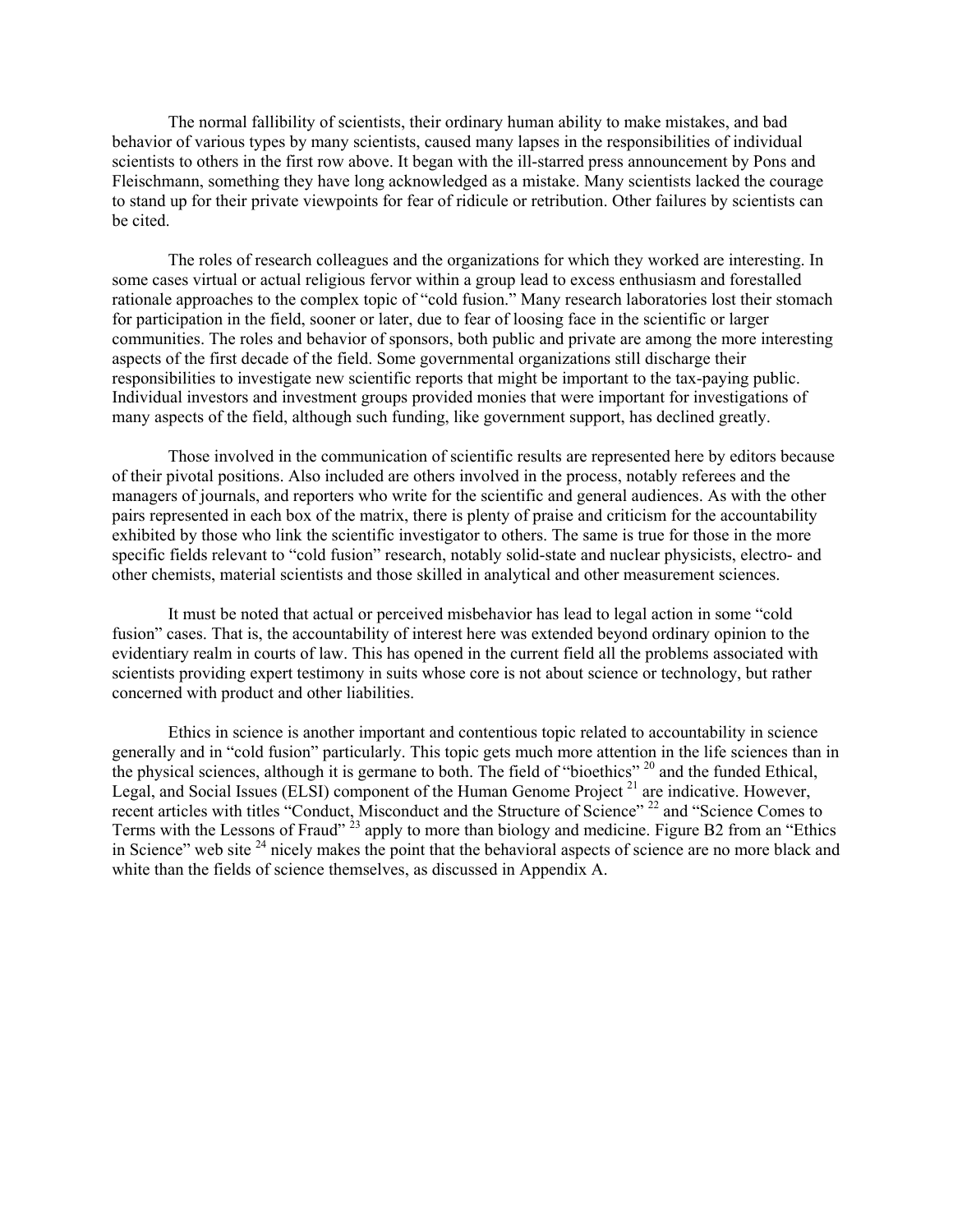

*Figure B2. Representation of the continuum of behaviors in science from the reprehensible to the wonderful, most of which behaviors can be found in the "cold fusion" field.* 

# **REFERENCES**

1. References to original "cold fusion" literature are not given in this paper. They are available in three review articles: (a) E. Storms, "Critical Review of the Cold Fusion Effect," J. Scientific Exploration, 10 (2) 185-243 (1996), (b) D. J. Nagel, "The Status of "Cold Fusion"," Radiation Physics & Chemistry, 51  $(4-6)$ , 653-668 (1998) and (c) C. G. Beaudette, "Excess Heat: The Trial and Triumph of Cold Fusion Research," Oak Grove Press LLC, South Bristol ME (2000).

2. Paul Simon, "Tapped Out: The Coming World Crisis in Water and What We Can Do About It," Welcome Rain Publishers, New York NY (1998)

3. M. Fleischmann and S. Pons, "Electrochemically Induced Nuclear Fusion of Deuterium," J. Electroanalytical Chemistry, **261**, 301-308 (1989)

4. The American Heritage Dictionary of the English Language, New College Edition, Houghton Mifflin, Boston (1980).

5. J. Roth, R. Behrisch, W. Moller and W. Ottenberger, "Fusion Reactions During Low Energy Deuterium Implantation into Titanium," Nuclear Fusion, 30 (3), 441-446 (1990).

6. H. Frauenfelder (Editor), "The Mossbauer Effect," W. A. Benjamin, New York (1962).

7. "Hyperfine Interactions," an International Journal, Baltzer Science Publishers.

8. J. Ziman, "Reliable Knowledge: An Explanation of the Grounds for Belief In Science," Cambridge University Press, Cambridge (1978).

9. Q. Cassam, "Self and World," Oxford University Press, Oxford, (1997).

- 10. I. Hacking, "The Social Construction of What?," Harvard University Press, Cambridge MA (1999).
- 11. K. Gottfried and K. G. Wilson, "Science as a Cultural Construct," Nature, 386, 545-547 (10 April 1997)

12. P. R. Gross, N. Levitt and M. W. Lewis (Editors), "The Flight from Science and Reason," New York Academy of Sciences, New York NY (1996).

13. D. L. Hull, "Science as a Process," University of Chicago Press, Chicago IL (1988)

14. J. Ziman, "Is Science Losing its Objectivity?," Nature, **382**, 751-754 (29 August 1996).

15. B. Bower, "Objective Visions," Science News, 154, 360-362 (5 December 1998).

16. J. Polkinghorne, "Beyond Science: The Wider Human Context," Cambridge University Press, New York NY (1996).

17. H. Hellman, "Great Feuds in Science: Ten of the Liveliest Disputes Ever," John Wiley and Sons, New York NY (1998).